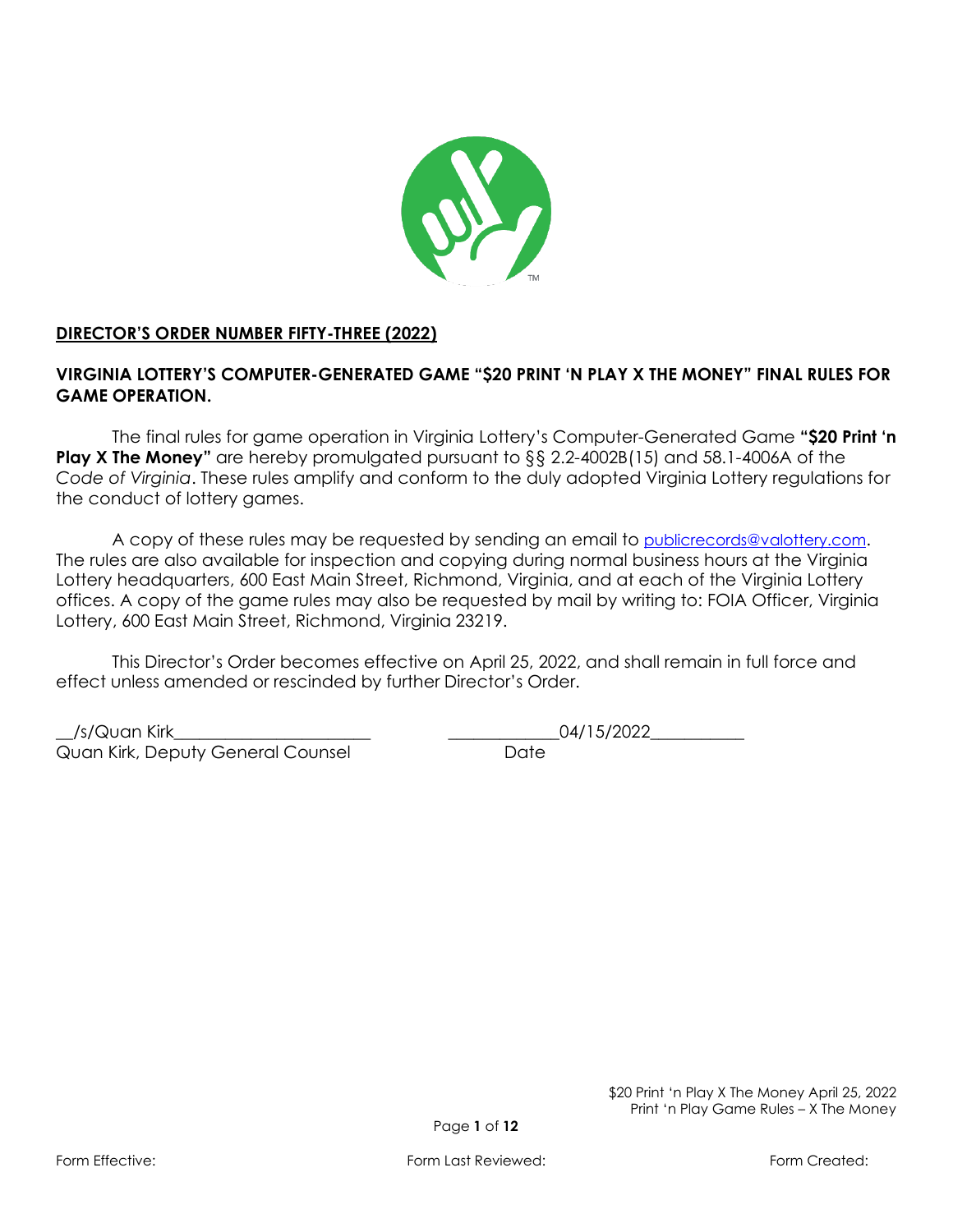

# **VIRGINIA LOTTERY'S COMPUTER-GENERATED GAME "\$20 PRINT 'N PLAY X THE MONEY" OFFICIAL RULES FOR GAME OPERATION**

## **A. GENERAL REQUIREMENTS:**

- 1. In addition to these specific Game Rules, all requirements in the language on the back of the **\$20 Print N' Play X The Money** Ticket and the Virginia Lottery laws and regulations apply to the operation of this Game.
- 2. Game Rules, Virginia Lottery laws and regulations are on file at Virginia Lottery headquarters.
- **B. DEFINITIONS** (for purposes of this Game)**:**

"Claimant" means a Person who presents a Ticket that he/she presumes to be a Winning Ticket.

"Computer-generated Game" means a Virginia Lottery Game in direct communication with a Mainframe computer operated by or at the direction of the Virginia Lottery.

"Director" means the Executive Director of the Virginia Lottery as established in Chapter 40 of Title 58.1 (§58.1-4000 et seq.) of the Code of Virginia or any other employee(s) to whom the Executive Director's authority is lawfully delegated.

"Entitled to the Prize" means the status of a Claimant whose Ticket has been validated by the Virginia Lottery as winning a Prize, unless Internal Revenue Service policy provides a different definition, in which case the Internal Revenue Service definition shall prevail.

"Game" means the game named in the title at the top of Page 1 of these rules.

"Game Rules" or "Rules" means these rules.

"Lottery" means the Virginia Lottery.

"Lottery Board" means the group of seven (7) people, appointed by the Governor of Virginia, with the power to adopt regulations governing the establishment and operation of the Virginia Lottery and to perform other functions that are set out in the Code of Virginia.

"Lottery Retailer," "Lottery Sales Retailer," or "Retailer" means a person licensed by the Virginia Lottery to sell and dispense Virginia Lottery Tickets, materials and products.

> \$20 Print 'n Play X The Money April 25, 2022 Print 'n Play Game Rules – X The Money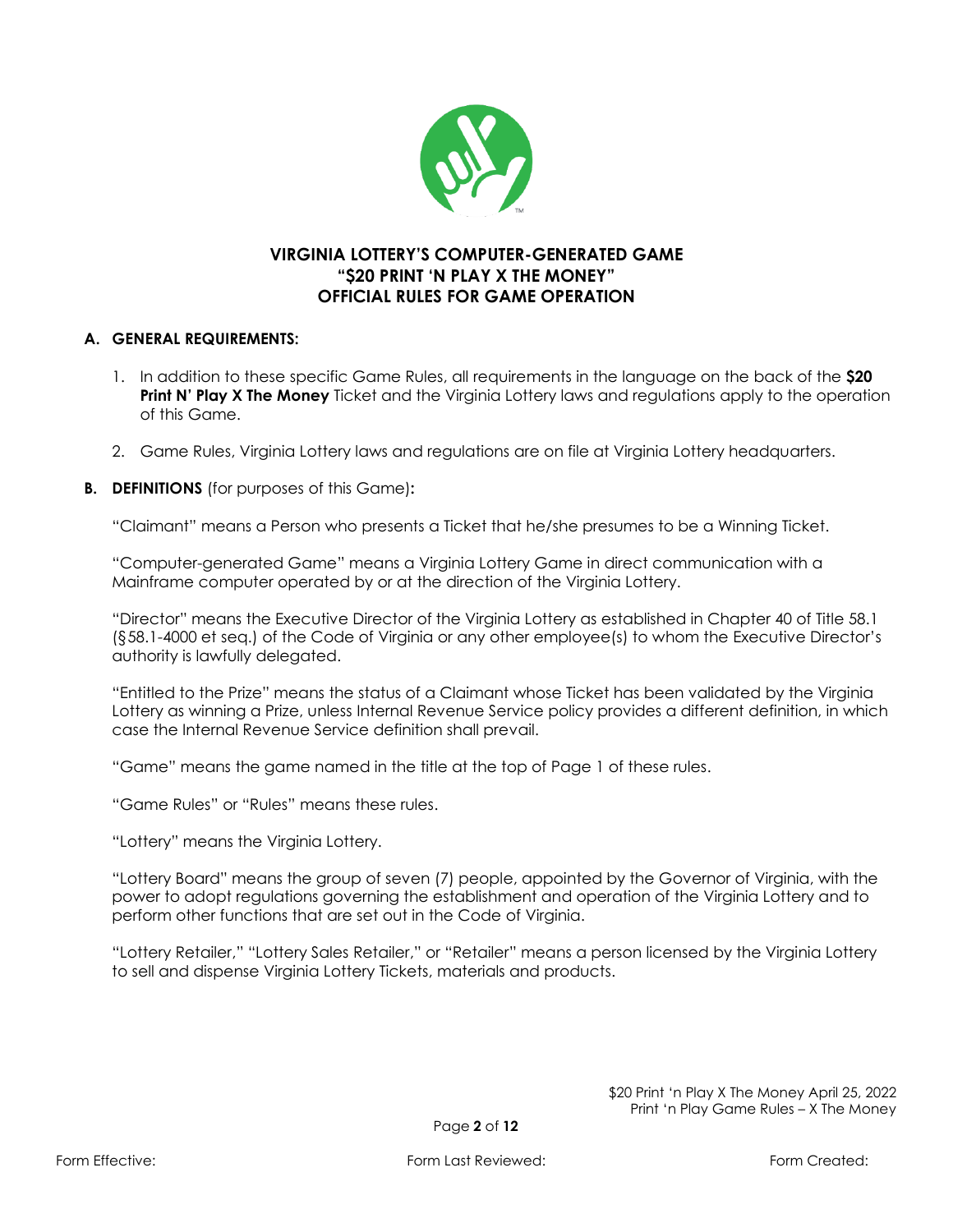"Person" means a natural person and may not extend to or be applied to a corporation, company, partnership, association or other entity or when referring to a Lottery retailer, the term as defined in § 58.1-4009 of the Code of Virginia.

"Play" means one (1) wager for a chance to win a Prize.

"Play Area" means a defined area on a Ticket within which distinct numbers, symbols, and/or Game grids are printed that are unique to the Game.

"Player" means a Person who is at least eighteen (18) years of age, who purchases or otherwise validly obtains a Ticket. Licensed Virginia Lottery Retailers and their employees may be Virginia Lottery Players.

"Plays per Ticket" means the number of Plays printed on a single Ticket. A **\$20 Print n' Play X The Money**  Ticket contains thirty-two (32) Plays per Ticket.

"Present at the Terminal" means that a Player remains physically present at the Virginia Lottery Terminal from the time the Player's order for a Ticket is accepted by the Virginia Lottery Retailer, through completion of the order processing, payment, and delivery of the Ticket to the Player. Players must be present at the Terminal for any purchase.

"**\$20 Print 'n Play X The Money Ticket**" or "Ticket" means a Ticket produced by the Virginia Lottery's gaming system and sold by the Virginia Lottery for this Game.

"Prize" or "Prizes" means the winnings as defined in **Section H** ("Prize Structure").

"Prizewinner" means a verified Claimant who is entitled, as a result of successful Ticket validation, to receive a Prize under the rules of a Game.

"Self-service Vending Machine" or "Vending Machine" means an interactive device by which a Player may select a Game and purchase a Ticket without the help of a retail clerk or a Lottery employee at a Virginia Lottery office or other approved location.

"Terminal" means a device that is authorized by the Virginia Lottery to interact with the Virginia Lottery's central computer system to issue Virginia Lottery Tickets and to enter, receive and process Virginia Lottery transactions that may include issuing Tickets, validating Tickets and transmitting reports.

"Unclaimed Prize" means any cash Prize for a Winning Ticket that has not been presented for payment within 180 days of the Ticket purchase date.

"Winning Play" means matching one or more of "Your Numbers" to any of the "Winning Numbers" and multiplying the total prizes won with the "Multiplier" number symbol, on a single Game Play.

"Winning Ticket" means a Ticket that has passed all Lottery validation and security requirements and contains the Winning Play(s). Each Winning Ticket must meet Virginia Lottery validation requirements as defined in the Virginia Lottery regulations.

"Winning Ticket Validation" means the process used to validate a Winning Ticket following the purchase of a Winning Play as shown on the **\$20 Print 'n Play X The Money** Ticket. Refer to **Section K** ("Ticket Validation Requirements").

**C. GAME DESCRIPTION: \$20 Print 'n Play X The Money** is an immediate print-and-play game designed to provide Players with instant Computer-generated Game Play results which are generated by a host computer and printed by a Lottery Terminal.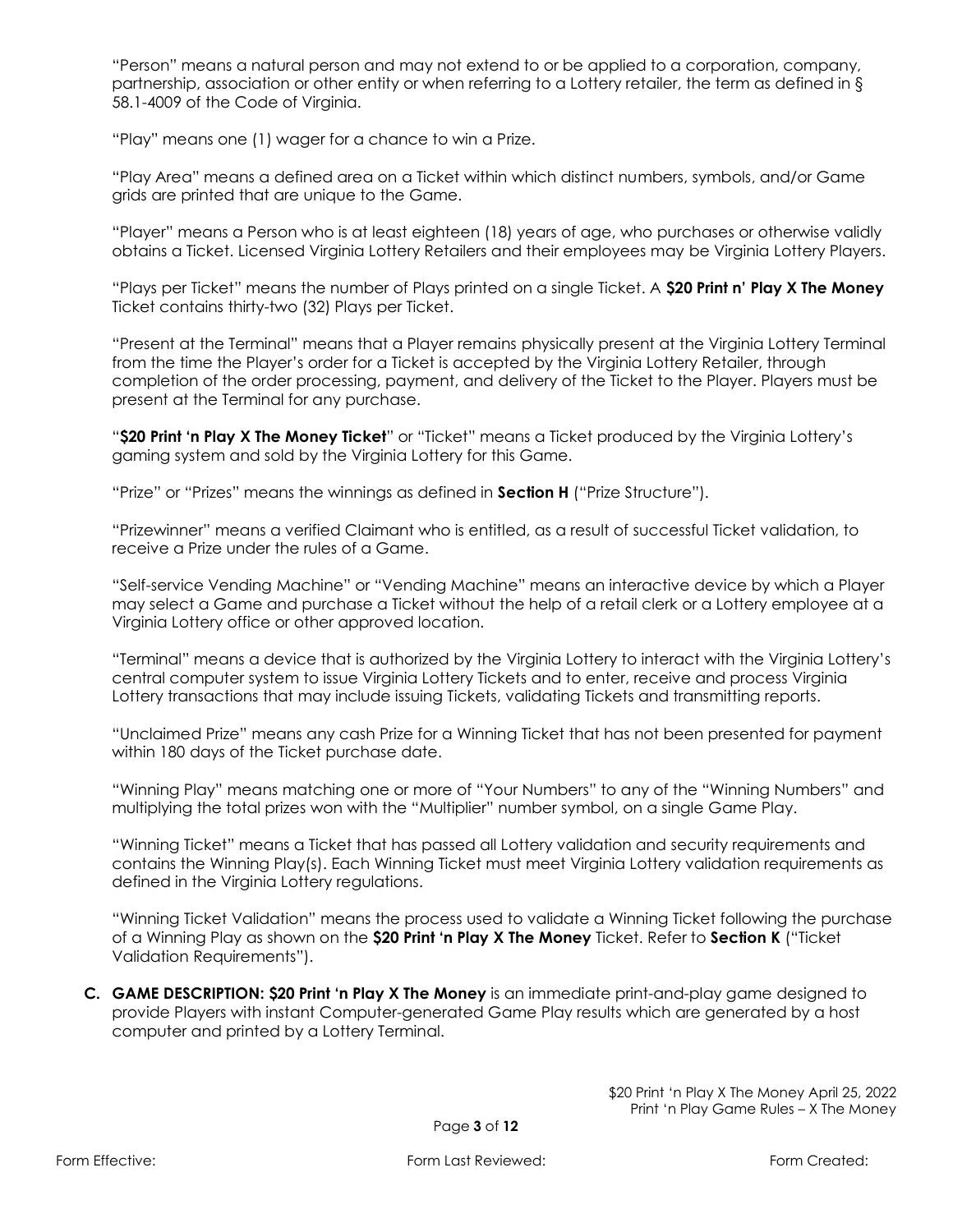## **D. ELIGIBILITY:**

- 1. Minors purchasing or redeeming Tickets: Persons under the age of eighteen (18) are not permitted to purchase or redeem Lottery Tickets. No Ticket shall be given as a gift or otherwise to any Person under the age of eighteen (18) years. The transferee of any Ticket from a Person ineligible to purchase a Ticket is ineligible to receive any Prize.
- 2. Eligibility: No officer, employee or Board member of the Lottery, or any officer or employee or board member of any vendor to the Lottery of Computer-Generated or scratch game goods or services working directly on a contract with the Lottery for such goods or services, or any person residing in the same household of any such board member, officer or employee, or any person under the age of eighteen (18) years, shall be eligible to purchase Tickets. The Lottery will not pay a Prize on a Ticket purchased by, for, or gifted to or transferred to anyone referenced in this **Section D**, or to the transferee of such Person.

# **E. GAME PURCHASE:**

- 1. Eligible Players may purchase Tickets via a Lottery terminal at retail, a Self-Service Vending Machine, or by any other means made available by the Lottery.
- 2. Price: Except as otherwise noted herein, or as otherwise announced by the Lottery, one (1) **\$20 Print 'n Play X The Money** Ticket costs twenty dollars (\$20.00).
- 3. By purchasing a Ticket, the Player agrees to comply with and abide by the Lottery laws and regulations, these Game Rules, all final decisions of the Director, and all procedures established by the Director for the conduct of the Game.
- 4. Risk: Players should sign the back of a Ticket after purchase. The Lottery shall not be responsible for any loss incurred as a result of a Player's failure to sign a Ticket. It shall be the sole responsibility of a Player to verify the accuracy of the Game reflected on the Ticket.
- 5. The placing of a wager is done at a Player's own risk. The Player acknowledges that a Lottery Retailer shall be deemed to be acting on behalf of the Player in selecting the specified Print 'N Play Game via the Lottery Terminal.

## **F. HOW TO PLAY:**

- 1. To play **\$20 Print 'n Play X The Money**:
	- a. Match any of YOUR NUMBERS to any of the WINNING NUMBERS, win prize shown for that number.
	- b. Players may win multiple times on a Ticket.
	- c. The Multiplier applies to the total prizes won.
- 2. Unaccepted Play: If for any reason the Player's Play is not accepted, the liability of the Lottery and its Retailer is limited to a refund of the amount paid for the Play.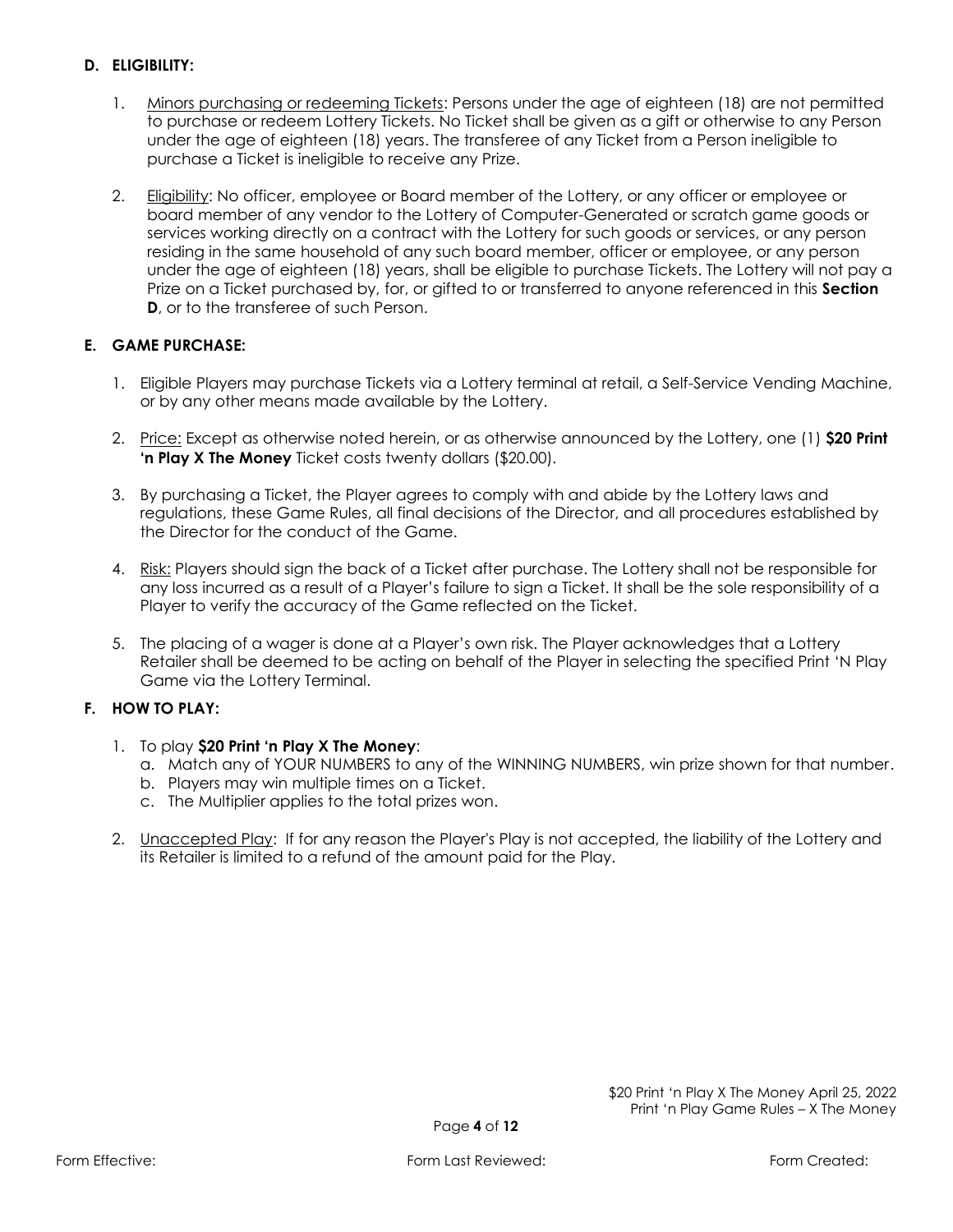# **G. TICKET:**

- 1. Ticket data: To be a valid Ticket, the Ticket must have been issued by the Lottery in an authorized manner. The Ticket must be intact and must not, in whole or in part, be defectively printed, produced in error, counterfeit, unreadable, incomplete, mis-registered, defective, torn, stolen, mutilated, altered, reconstituted, tampered with or previously paid. The Ticket data must have been recorded in the Lottery's central computer system prior to cashing.
- 2. The front of the Ticket must contain:
	- logo for **\$20 Print 'n Play X The Money**
	- top prize and multiplier level: "Win up to \$250,000! Multiply prizes up to 50 times!"
	- date and time the Ticket was purchased;
	- price of the Ticket:
	- a Play Area containing eight (8) WINNING NUMBERS and thirty-two (32) YOUR NUMBERS;
	- a HOW TO PLAY section:
	- a MULTIPLIER box containing a multiplier number symbol\*
	- Retailer and Terminal number that produced the Ticket; and
	- Ticket serial number and a bar code representation of the Ticket serial number.
	- \*The Multiplier number symbol that can appear in the Multiplier box on the ticket: 1X, 5X, 10X, 20X or 50X.

The back of the Ticket must contain:

- sequential Ticket stock number preceded or followed by two (2) alphabetic characters;
- name and address fields;
- a signature line:
- date area; and
- instructions for claiming a Prize.
- 3. Sample Ticket: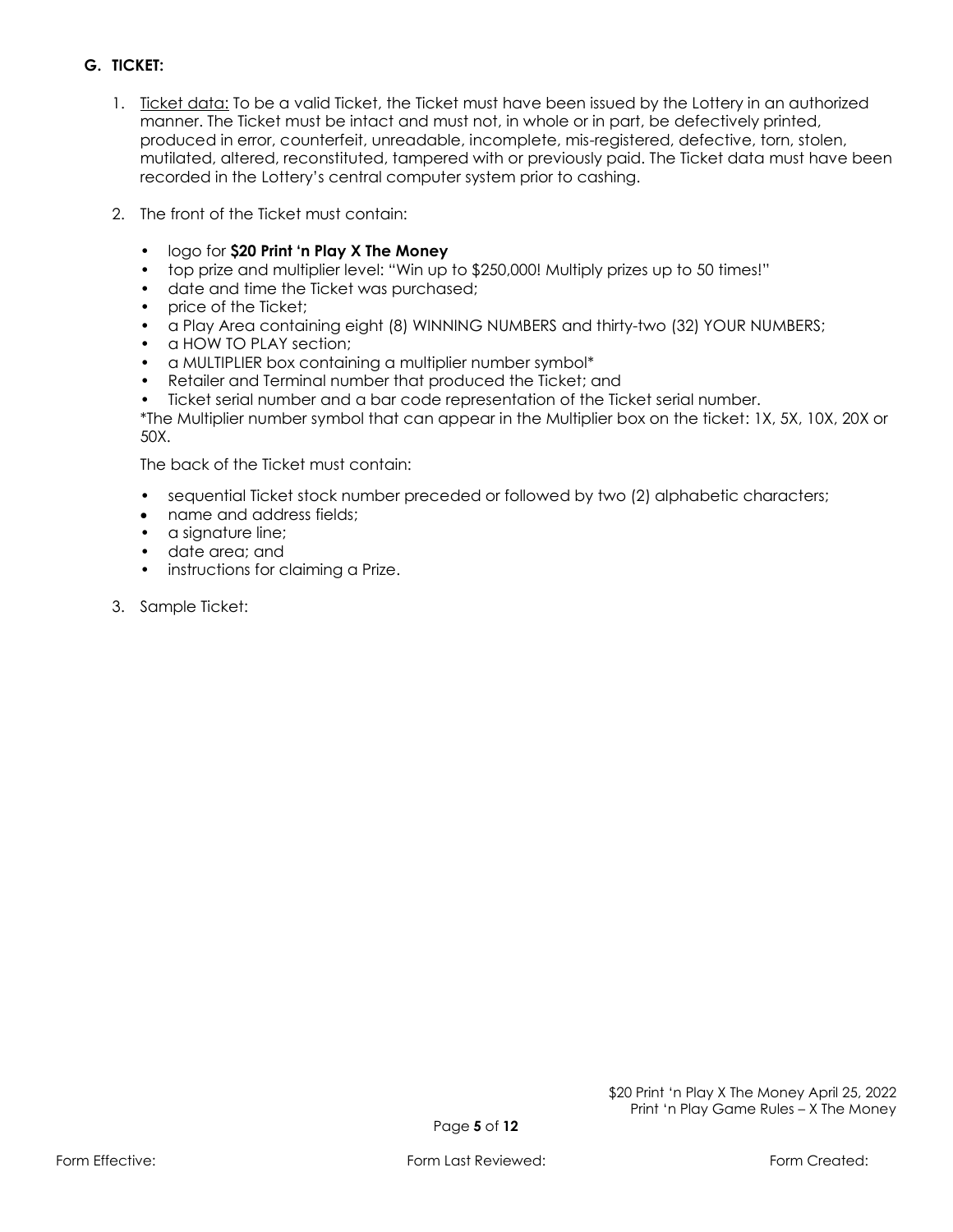

\$ 2 0 Print 'n Play X The Money April 25, 2022 Print 'n Play Game Rules – X The Money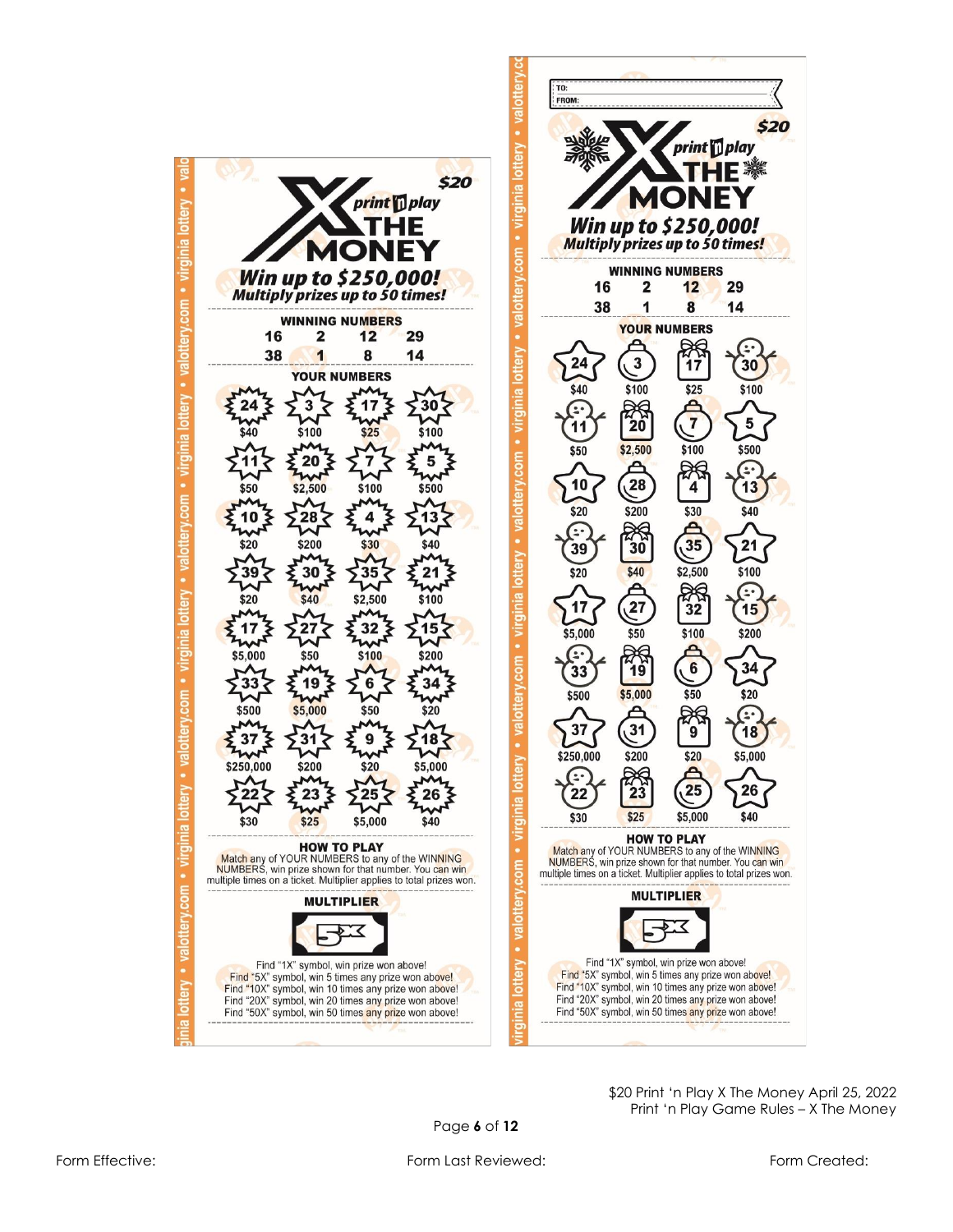| INIA LOTTERY                                                                                                                                                                                                                                                                                                                                                                                                                    | Helping Virginia's Public Schools |                                  | valottery.com |
|---------------------------------------------------------------------------------------------------------------------------------------------------------------------------------------------------------------------------------------------------------------------------------------------------------------------------------------------------------------------------------------------------------------------------------|-----------------------------------|----------------------------------|---------------|
| a plans for ANY PRIZE at any Lottery Customer Bervice Center. Or<br>complete the information below, make a copy for your records, and mail<br>the ficient to: VA LOTTERY, P.O. Box 1254, Richmond, VA 23218-1254,<br>Should a claim form be required you will be advised by raturn mail.                                                                                                                                        |                                   | Kevin Hall<br>Executive Director |               |
| NAME (Print)                                                                                                                                                                                                                                                                                                                                                                                                                    |                                   |                                  |               |
| ADDRESS                                                                                                                                                                                                                                                                                                                                                                                                                         |                                   |                                  |               |
| CITY                                                                                                                                                                                                                                                                                                                                                                                                                            | STATE                             | ZIP                              |               |
|                                                                                                                                                                                                                                                                                                                                                                                                                                 |                                   |                                  |               |
| This bidest is valid only for the drawing date(s) shown. Prizes must be claimed within 180 days of the draw date on the                                                                                                                                                                                                                                                                                                         | PHONE                             |                                  |               |
| purchases. transactions and winners are subject to Lottery rules and regulations and state law. Tickets are void if stolen.<br>or transferring for payment on altered, forged or counterfeit tident is a felony. To claim prizes over \$500 you need a milid<br>povernment-lessed photo identification and proof of resident Secial Security/Tex ID Number.                                                                     |                                   |                                  |               |
| If you or anyone you know has a gambling problem, please call 1-888-532-3500.                                                                                                                                                                                                                                                                                                                                                   |                                   |                                  |               |
| SIGNATURE<br>ticket. Ticket purchasers and winners must be at least 18 years old. Cifts of tickets to minors are prohibited. All tickets,<br>misprinted, muritated, incomplete or cancelled, or do not meet the State Lottery Validation tests. Llability for exiditiolets,<br>if any, is limited to replacement of the fatiot. This lottery ficket is a beany instrument until signed. Knowingly presenting<br>No highlighters | <b>Mold direct sunlight</b>       |                                  | Avoid he      |

**H. PRIZE STRUCTURE:** The Prizes and overall odds for **\$20 Print 'n Play X The Money** are as follows**:**

| Win                                | Prize     | Odds 1 in  |
|------------------------------------|-----------|------------|
| \$250,000                          | \$250,000 | 480,000.00 |
| \$5,000                            | \$5,000   | 96,000.00  |
| $$100 \times 50X$                  | \$5,000   | 60,000.00  |
| \$2,500                            | \$2,500   | 34,285.71  |
| $$500 + $500 + $500 + $500 + $500$ | \$2,500   | 48,000.00  |
| $$50 \times 50X$                   | \$2,500   | 43,636.36  |
| \$500                              | \$500     | 2,400.00   |
| $$50 \times 10X$                   | \$500     | 2,000.00   |
| $$25 \times 20X$                   | \$500     | 1,627.12   |
| $$200 + $200 + $100$               | \$500     | 3,310.34   |
| $$100 \times 5X$                   | \$500     | 3,428.57   |
| \$200                              | \$200     | 400.00     |
| $$20 \times 10X$                   | \$200     | 300.00     |
| $$100 + $100$                      | \$200     | 750.00     |
| $$50 + $50 + $50 + $50$            | \$200     | 750.00     |
| \$100                              | \$100     | 150.00     |
| $$50 + $50$                        | \$100     | 400.00     |
| $$20 \times 5X$                    | \$100     | 400.00     |
| $$40 + $40 + $20$                  | \$100     | 600.00     |
| \$50                               | \$50      | 40.00      |
| $$20 + $30$                        | \$50      | 40.00      |
| \$40                               | \$40      | 26.67      |
| $$20 + $20$                        | \$40      | 26.67      |
| \$30                               | \$30      | 12.00      |
| \$20                               | \$20      | 9.68       |

\$20 Print 'n Play X The Money April 25, 2022 Print 'n Play Game Rules – X The Money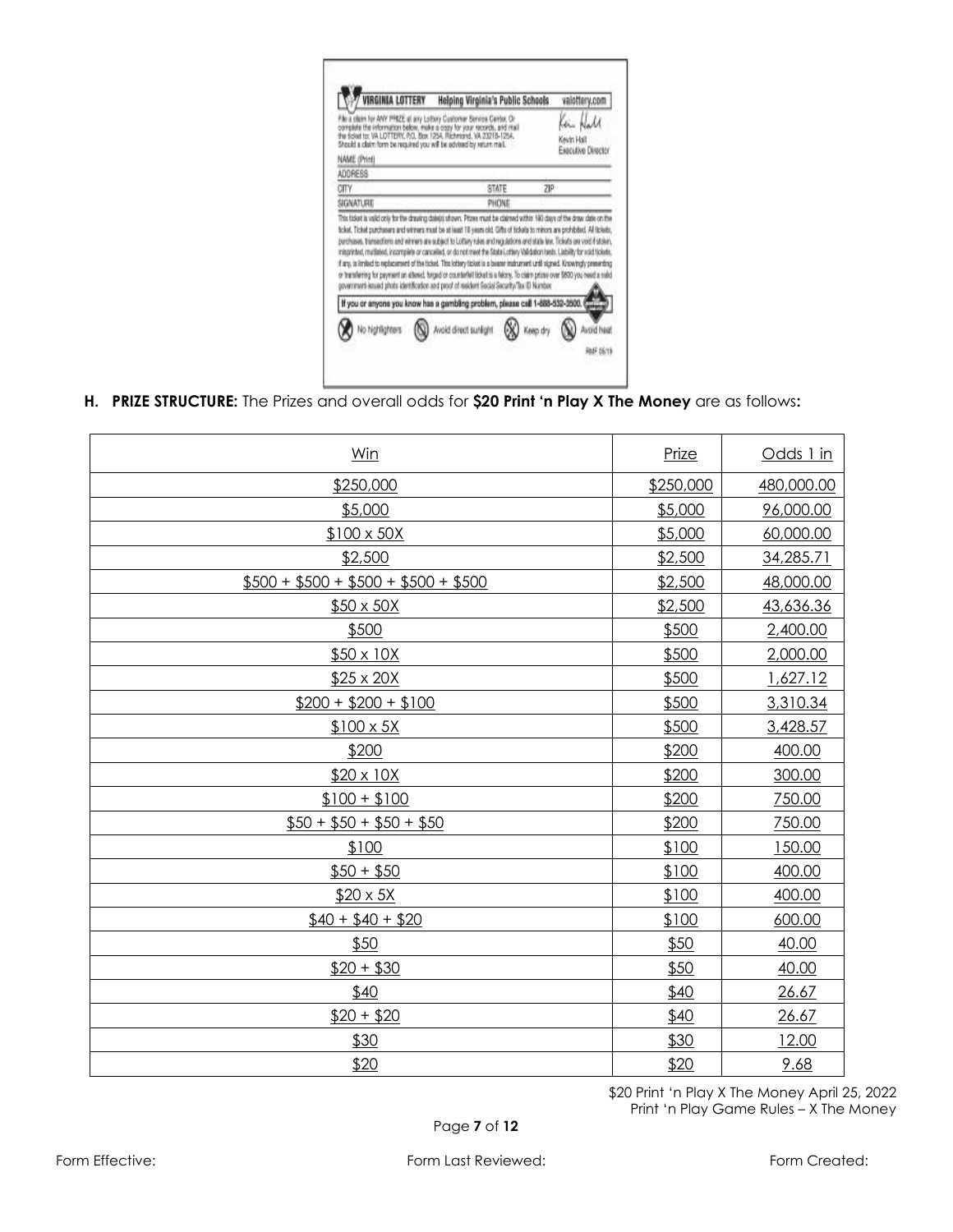| $\sim$ $\sim$ $\sim$<br>ור<br>v<br>◡◡◡<br>◡<br>----<br>∼ |  |
|----------------------------------------------------------|--|
|----------------------------------------------------------|--|

#### **I. TICKET OWNERSHIP:**

- 1. A Ticket is a bearer Instrument. When a signature is written on the back of a Ticket, the Person whose signature appears in such area shall be the owner of the Ticket and shall be entitled to any Prize resulting from the Ticket. The Lottery shall pay the Claimant whose signature appears on the back of the Ticket.
- 2. If more than one (1) signature appears on a Winning Ticket or there are multiple parties presenting one Ticket, each Prizewinner shall complete a *Prizewinner Claim Form* and a *Player Affidavit of Multiple Ownership* to receive payment. Certain restrictions may apply to the minimum amount of an individual Prizewinner's Prize payment.
- 3. Non-Responsibility: The Lottery shall not be responsible for lost, stolen, altered, forged or fraudulently made Tickets.

### **J. CLAIMANT VERIFICATION:**

- 1. Methods used by the Lottery to establish and confirm a Claimant's identity include, but are not limited to:
	- viewing and/or copying the Claimant's valid government-issued photo identification;
	- viewing and/or copying proof of taxpayer identification number (e.g. Social Security number);
	- asking identity-verifying questions in the absence of the aforementioned document proof; and/or
	- viewing and/or retaining the information provided on a Lottery *Prizewinner Claim Form*.
- 2. **In order to verify a Claimant's age, in all cases involving a cash Prize greater than \$100 paid at a**  Lottery office, the Lottery must be provided with the Claimant's valid government-issued photo identification and taxpayer identification number (e.g. Social Security number). Payment will be delayed until such a number is provided and the Claimant shall not be entitled to interest on the Prize funds attributable to such delay.

Any Prize for which a taxpayer identification number has been requested but not furnished within 180 days of the Ticket purchase date will be forfeited and treated as an Unclaimed Prize.

#### **K. TICKET VALIDATION REQUIREMENTS:**

- 1. To be a valid Ticket, all requirements unique to a particular Game and all requirements set out in Lottery law and regulation must be met.
- 2. The Ticket must have been issued by the Lottery in an authorized manner. The Ticket must be intact and must not, in whole or in part, be defectively printed, produced in error, counterfeit, unreadable, incomplete, mis-registered, defective, torn, stolen, mutilated, altered, reconstituted, tampered with or previously paid.
- 3. The Ticket data must have been recorded in the Lottery's central computer system prior to cashing.
- 4. The information appearing on the Ticket must correspond precisely with the Lottery's computer records.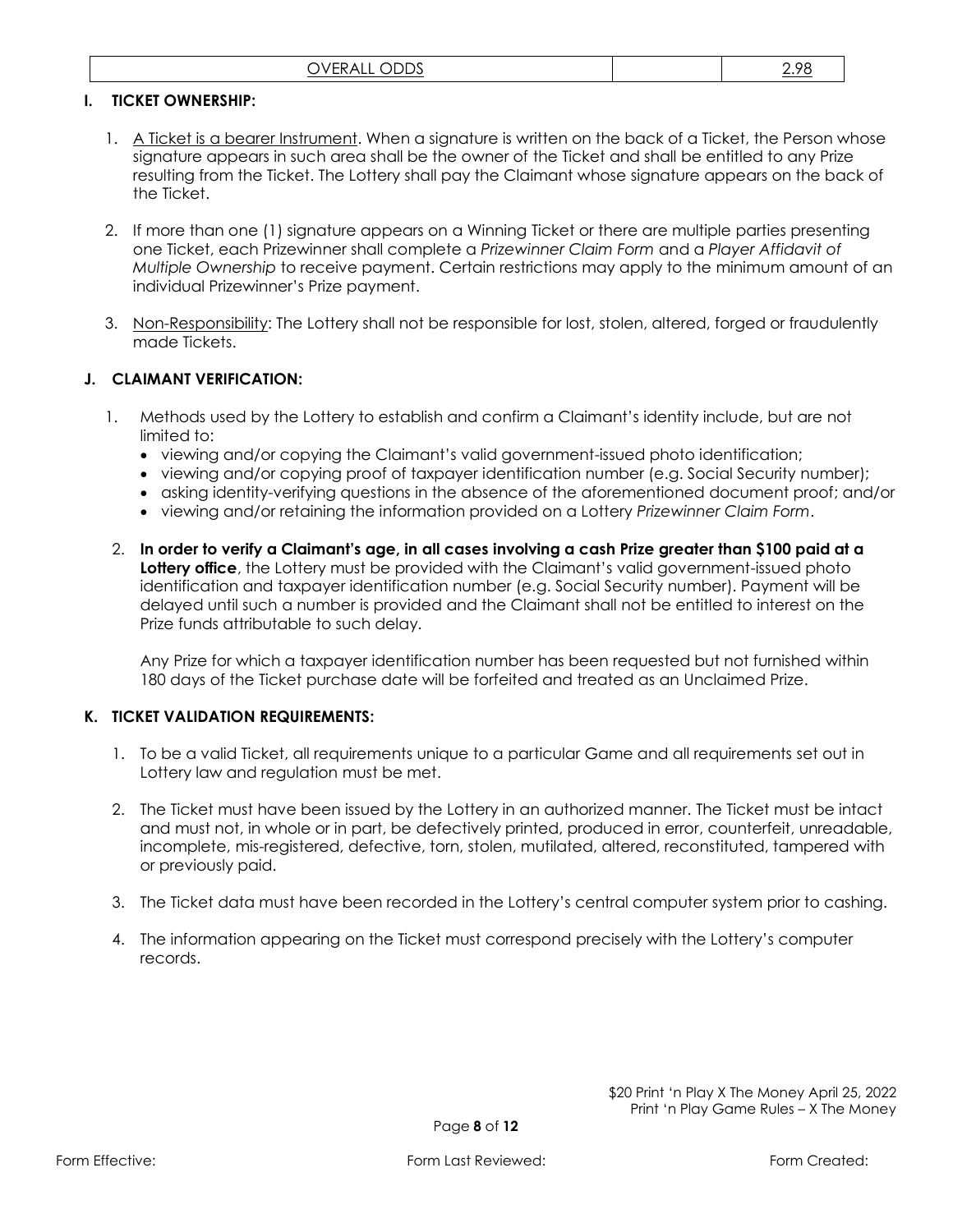- 5. The serial number must appear in its entirety and must correspond to a matching serial number on the Lottery's validation file.
- 6. All information appearing on an apparent Winning Ticket must correspond to the Lottery's records of Winning Tickets, and no Ticket with identical data shall be or have been paid.
- 7. The display printing on the Ticket must be regular in every respect, must correspond precisely to the artwork on file at the Lottery, and must pass all other security criteria determined by the Lottery Director.
- 8. The Ticket must be validated in accordance with the provisions of the Lottery regulations relating to procedures for claiming Prizes and for the payment thereof.
- 9. An apparent Winning Ticket shall be void unless the Ticket is printed on a paper stock roll issued by the Lottery and in use at the time of the Play and validly issued to the Lottery Retailer from whom the Ticket was purchased.
- 10. If a Ticket fails to pass all of the validation requirements set forth in these Game Rules or in the Lottery regulations, the Ticket shall be void and ineligible for any Prize and shall not be paid.

#### **L. PRIZE CLAIMS:**

- 1. A Ticket shall be the only proof of a Play. Submission of a Winning Ticket to the Lottery or its authorized Lottery Retailer shall be the sole method of claiming a Prize or Prizes.
- 2. All claims must be made within 180 days of the purchase date printed on the Ticket. Any cash Prize not claimed within the specified period shall be forfeited and revert to the Virginia State Literary Fund.
- 3. In accordance with the provisions of the Servicemembers Civil Relief Act, 50 U.S.C.S. app. §§ 501- 597b, any Person while in active military service may claim exemption from the 180-day Ticket redemption requirement. Any such Person must claim his/her forfeited Prize by presenting the Winning Ticket no later than 180 days after discharge from active military service. Within thirty (30) days of such presentation, the Director shall verify the claim and direct payment in accordance with the Lottery regulations then in effect regarding the manner of payment of Prizes to the holders of Winning Tickets or shares.
- 4. Employees of the Lottery or of a licensed Lottery Retailer shall verify the Ticket, and, if valid, pay the amount due to the Claimant. If a claim form is required, the Claimant will be so advised. No payment shall be made unless the Claimant possesses a valid Winning Ticket.
- 5. A Claimant shall bear all risk of loss or damage incurred by sending a Ticket through the mail.
- 6. **To claim a Prize of \$600 or less,** a Claimant may do one of the following:
	- present the Winning Ticket to any Retailer licensed by the Lottery;
	- complete and sign the back of the Ticket and present it at any Lottery Customer Service Center or Prize Zone; or
	- complete and sign the back of the Ticket and mail it to the Virginia Lottery, P.O. Box 1254, Richmond, Virginia 23218-1254 (preferably by insured, registered, or certified mail, return receipt requested).

The Claimant should retain a copy of the front and back of the Ticket for his/her records.

- 7. **To claim a Prize in excess of \$600,** a Claimant may do one of the following**:**
	- complete and sign the back of the Ticket and present the Ticket at any Lottery Customer Service

\$20 Print 'n Play X The Money April 25, 2022 Print 'n Play Game Rules – X The Money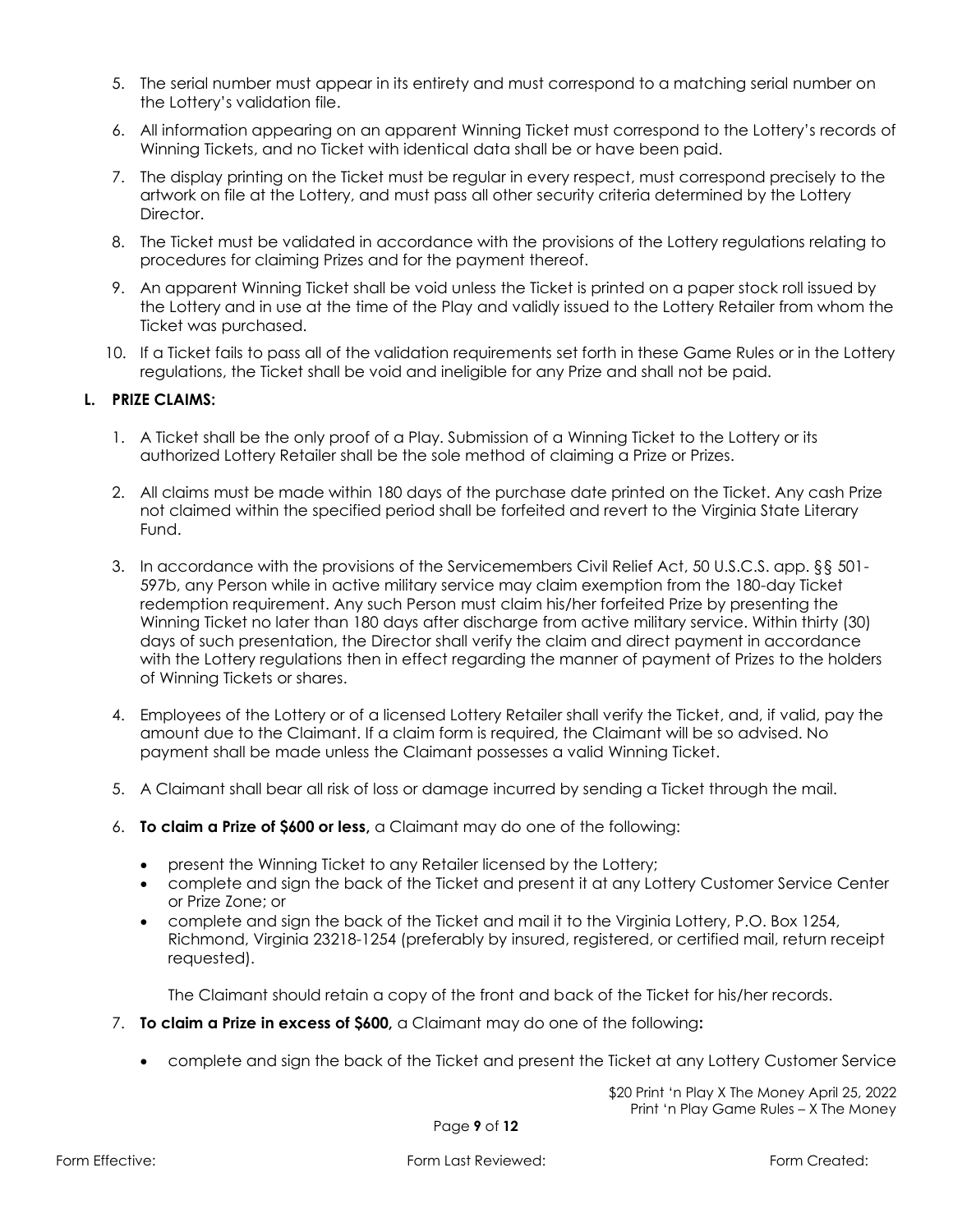Center or Prize Zone; or

- complete and sign the back of the Ticket, and mail:
	- o the Ticket;
	- o a copy of his/her government issued photo identification; and
	- o a copy of a document verifying the Claimant's taxpayer identification number (e.g. Social Security number)

to the Virginia Lottery, P.O. Box 1254, Richmond, Virginia 23218-1254 (preferably by insured, registered or certified mail, return receipt requested).

The Claimant should retain a copy of the front and back of the Ticket for his/her records.

- 8. Virginia Lottery law prohibits the holder of a Winning Ticket from reselling or having a Person other than him/herself claim a Winning Ticket for the purpose of concealing his/her identity as a Prizewinner. Any Person found to have engaged in the foregoing shall be fined as determined by the Director: (a) for Prizes of less than \$1,000, not more than \$250; (b) for Prizes of \$1,000 or more but less than \$5,000, more than \$250 but not more than \$500; and (c) for Prizes of \$5,000 or more, no less than \$1,000.
- 9. IMPORTANT: Claimants should consult [www.valottery.com](https://www.valottery.com/) for any updates or temporary modifications to claiming procedures made necessary as a result of any Executive Order issued by the Governor of Virginia, including but not limited to, orders addressing public health emergencies.

### **M. PRIZE PAYMENT:**

- 1. When paying any Prize claim **in excess of \$600**, the Lottery shall report the winnings or withhold taxes pursuant to rules established by the Internal Revenue Service and the Virginia Department of Taxation and shall file the appropriate income reporting form(s) with the Internal Revenue Service and the Virginia Department of Taxation.
- 2. When paying a cash Prize claim in excess of **\$100** at a Lottery office, the Lottery shall withhold any monies due under the Commonwealth's Set-Off Debt Collection Act if the agency has registered such debt with the Virginia Department of Taxation and timely notice of the debt has been furnished by the Virginia Department of Taxation to the Lottery.
- 3. One Prize: Subject to the validation requirements contained herein, Players are eligible to receive only one (1) (the highest) applicable Prize for each Winning Game Play.
- 4. No right of any Person to a Prize shall be assignable except that:
	- a. the Lottery may pay any Prize according to the terms of a deceased Prizewinner's beneficiary designation or similar form filed with the Lottery, or to the estate of a deceased Prizewinner who has not completed such a form; and
	- b. the Prize to which a Prizewinner is entitled may be paid as directed by an appropriate judicial order.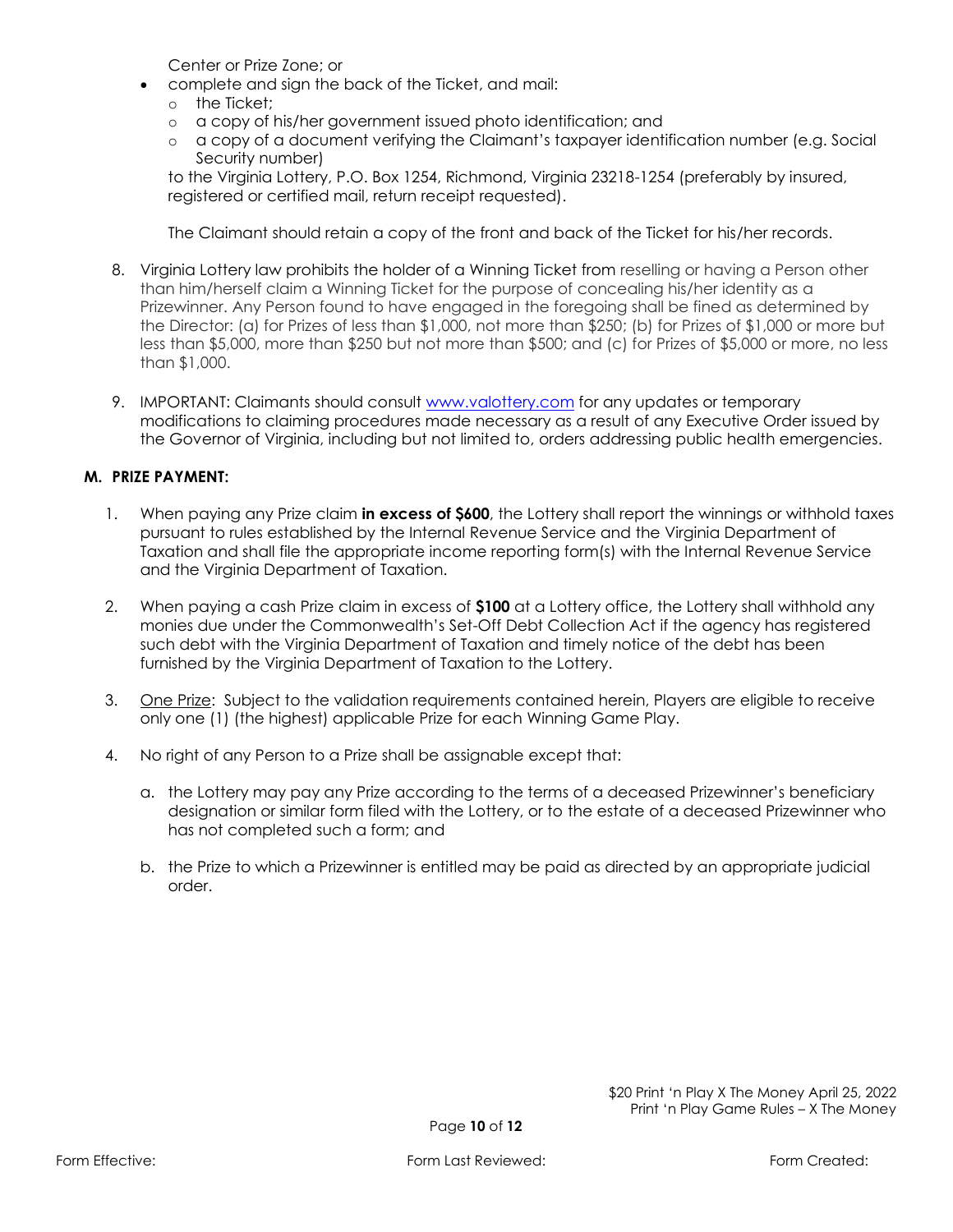- 5. Each Prizewinner is legally required to include the value of the Prize, as well as any taxes paid by the Lottery on his/her behalf, in his/her taxable income for tax reporting purposes. As a result of accepting a Prize, and taking into account a Prizewinner's total taxable income for the year in which the Prize is accepted, a Prizewinner may fall into a higher tax bracket for his/her federal and state tax liabilities for the year in which the Prize is accepted.
- 6. Virginia Lottery law prohibits the disclosure of information about an individual Prizewinner's identity for a Prize greater than \$10 million, unless that Prizewinner consents in writing to such disclosure.
- 7. For Prizes up to and including \$10 million, a Prizewinner agrees to participate in a press conference and agrees to the use of his/her name and/or photo for publicity at the Lottery's discretion. Examples of publicity include, but are not limited to, news releases, Internet, news media and signs at Lottery retailer locations. In addition, a Prizewinner agrees to participate in Lottery promotional efforts, which may include his/her name, hometown, the amount of the Prize won, and the game won, through "social media," which may include, but will not be limited to, YouTube®, Twitter®, Facebook®, Instagram® or similar efforts, without additional consent from or compensation to the Prizewinner.

## **N. CANCELLATION POLICY:** Once printed, **\$20 Print 'n Play X The Money** Tickets **cannot be canceled**.

- 1. Canceled sales: The Director has the right to cancel sales of Tickets on holidays, days of special importance, or on days when conditions make sales impractical or inappropriate. Neither the Lottery, the Director, nor any employee of the Lottery or member of the Lottery Board, shall have any liability whatsoever for any such re-schedule or cancellation.
- 2. Termination of Game: The Director may, at any time, announce a suspension or termination of a Game without advance notice and at his/her sole discretion, at which point no further Tickets will be sold and no additional Prizes shall be awarded. Neither the Lottery, the Director, nor any employee of the Lottery or member of the Lottery Board shall have any liability whatsoever for any such suspension/termination.
- **O. DISPUTES:** The Director may refrain from paying a Prize pending final determination under any of the following circumstances:
	- a. if a dispute related to any Prize occurred or if it appears that a dispute may occur;
	- b. if there is any question regarding the identity of the Claimant; or
	- c. if there is any question regarding the validity of any Ticket presented for payment.

No liability for interest arising because of any such delay, or any delay beyond the Lottery's control, shall accrue to the benefit of the Claimant pending payment of the claim. The Lottery is neither liable for, nor has it any responsibility to resolve, disputes between or among competing Claimants.

In the event of a dispute or other instance of doubt, the decision of the Director shall be final and binding. However, the Director may, solely at the Director's option, refund the purchase price of a Ticket or replace an invalid, defective or otherwise erroneous Ticket with a Ticket of equivalent sale price from any current Virginia Lottery game. Replacement of the Ticket shall be the bearer's or Claimant's sole and exclusive remedy.